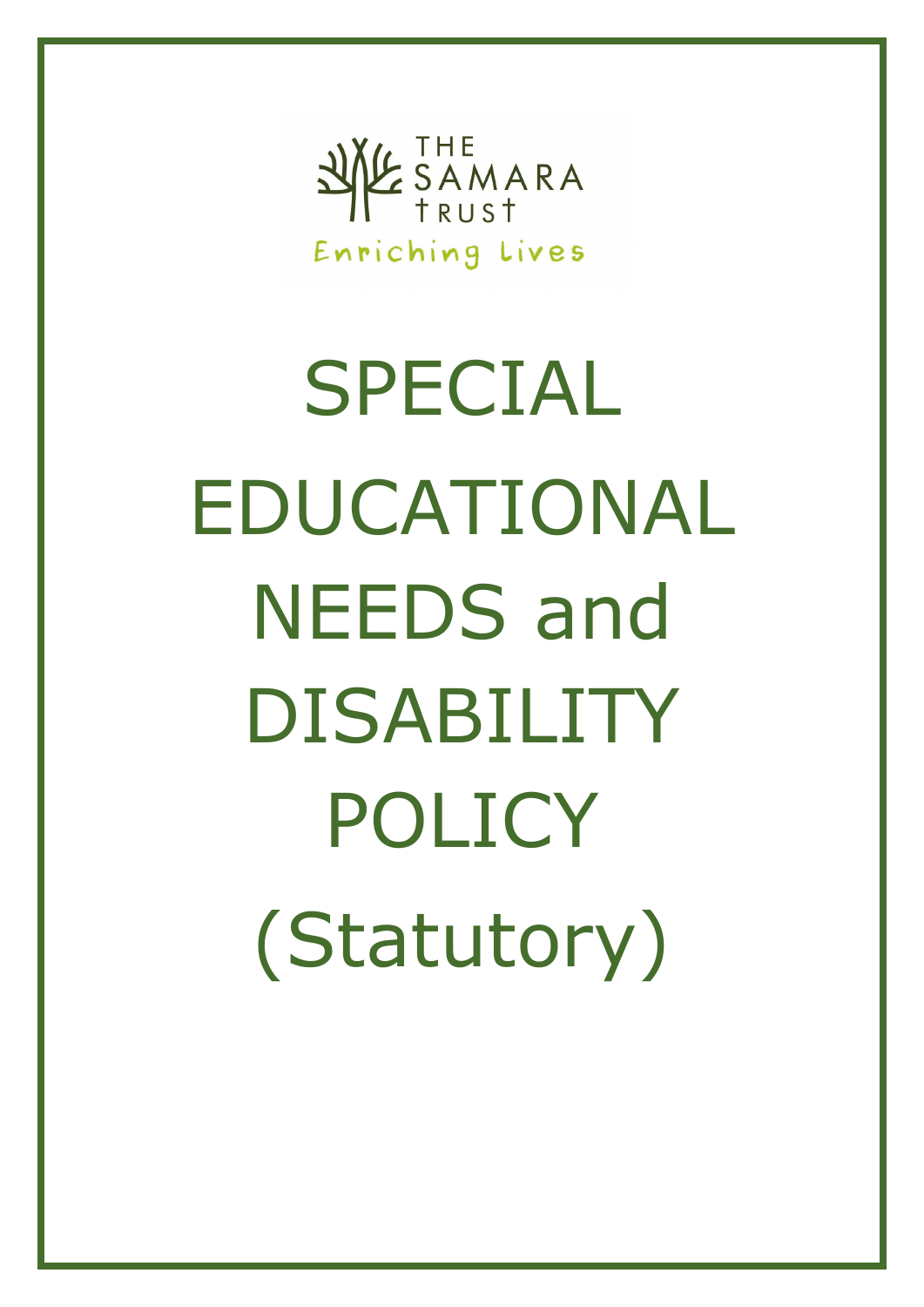# **SEND Policy**

# **Amendment Sheet**

| Version                       |      | 1.0 Final   |                 |
|-------------------------------|------|-------------|-----------------|
| Date                          |      | 11.5.2020   |                 |
| Approved by Board of Trustees |      | 11.5.2020   |                 |
| Version                       | Date | Description | Revision Author |
|                               |      |             |                 |
|                               |      |             |                 |
|                               |      |             |                 |
|                               |      |             |                 |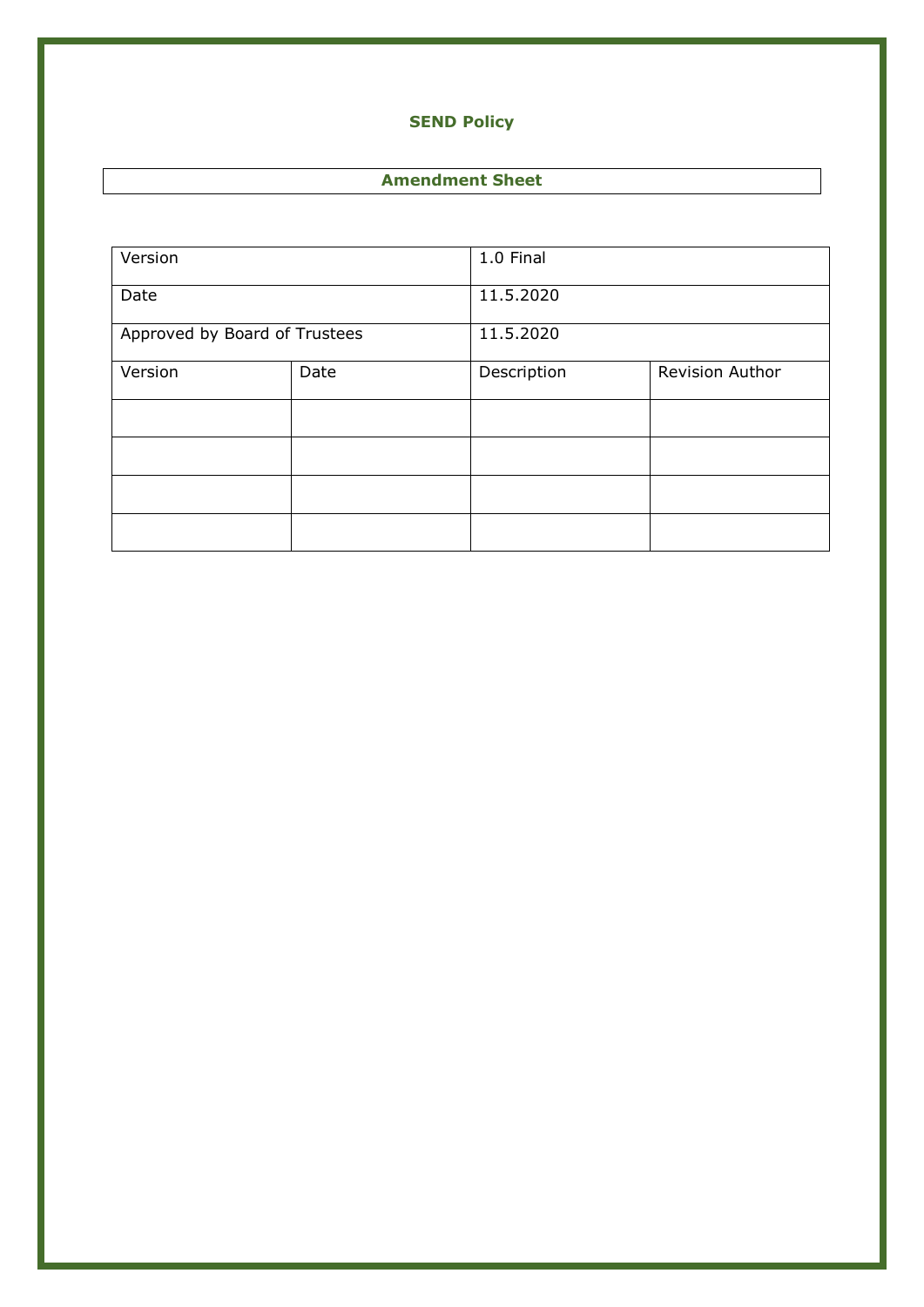## **Rationale:**

#### **Section 1:**

The Samara Trust is committed to providing an appropriate and high quality education to all the children who attend our schools. We believe that all children, including those identified as having special educational needs have a common entitlement to a broad and balanced academic and social curriculum, which is accessible to them, and to be fully included in all aspects of school life. This policy describes the way we meet the needs of children who experience barriers to their learning, which may relate to sensory or physical impairment, learning difficulties or emotional or social development, or may relate to factors in their environment, including the learning environment they experience in school.

The person responsible for overseeing the provision for children with SEN and co-ordinating the day to day provision of education for pupils with SEN is the SENCO.

The role of the SENCO in each school is as follows:

- 1. The SENCO will meet with each teacher regularly to discuss additional needs, concerns and to review pupil targets.
- 2. At other times, the SENCO will be alerted to newly arising concerns.
- 3. Targets arising from meetings and reviews will be used to inform and support whole class approaches to inclusion, e.g. differentiation, varied teaching styles.
- 4. The SENCO, together with the Head teacher monitors the quality and effectiveness of provision for pupils with SEN.
- 5. SEN support is primarily delivered by class teachers through differentiated teaching methods. Additional support is provided by teaching assistants (TAs) throughout the school. This is funded from the school's annual budget. The support timetable is reviewed termly by the SENCO, and the management team, in line with current pupil needs, educational initiatives such as literacy and numeracy strategies, and the budget. Additional support is funded through individual allocations from the LA.
- 6. Support staff, class teachers, SENCO and outside agencies liaise and share developments in order to inform reviews and forward planning.

#### **Section 2:**

At The Samara Trust we believe that all children should be equally valued in school. We will strive to eliminate prejudice and discrimination, and to develop an environment where all children can flourish and feel safe.

The Samara Trust is committed to inclusion. Part of the schools strategic planning for improvement is to develop cultures, policies and practices that include all learners. We aim to engender a sense of community and belonging, and to offer new opportunities to learners who may have experienced previous difficulties. This does not mean that we will treat all learners in the same way, but that we will respond to learners in ways which take account of their varied life experiences and needs.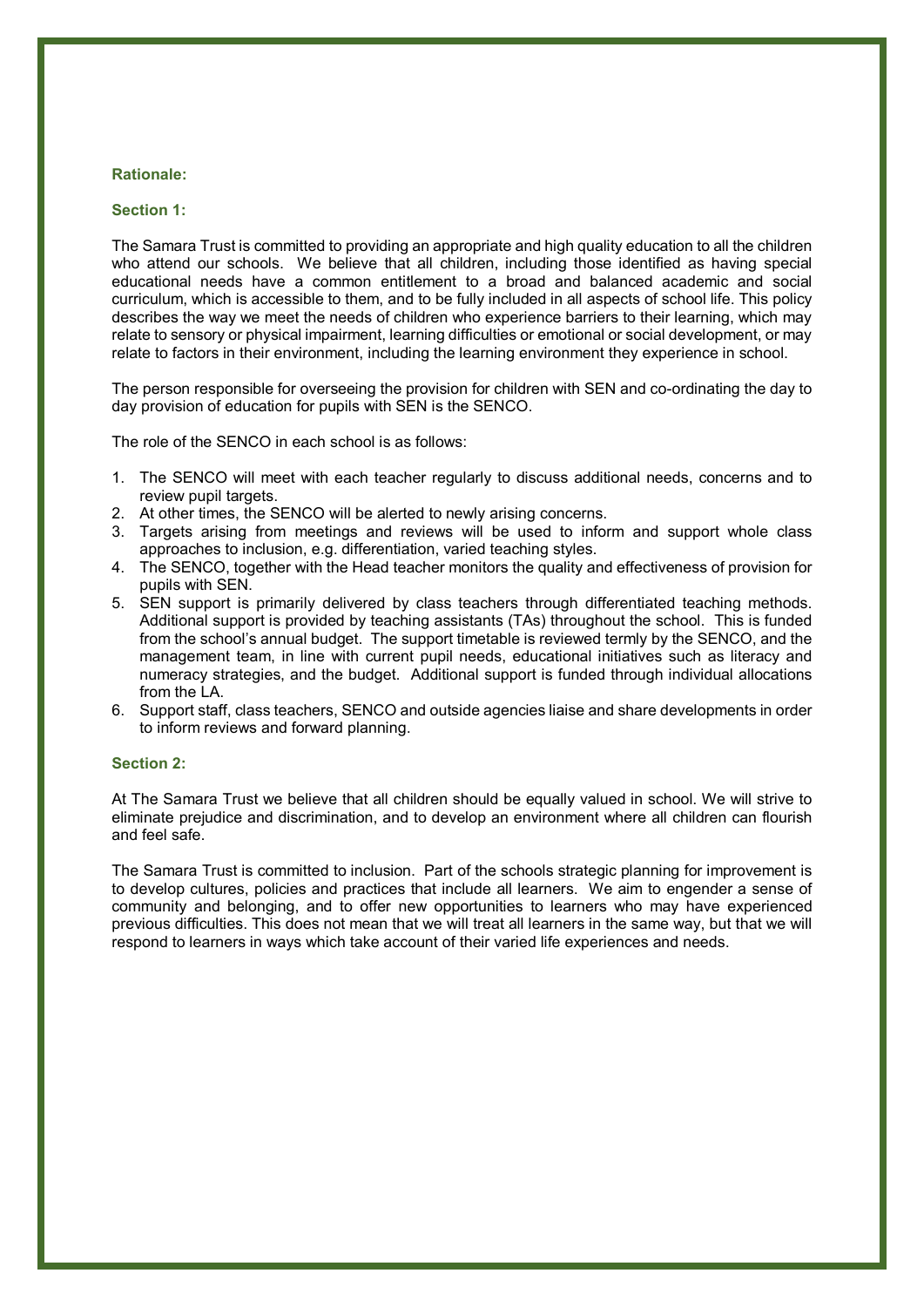We recognise that pupils learn at different rates and that there are many factors affecting achievement, including ability, emotional state, age and maturity. We are particularly aware of the needs of our Foundation Stage and Key Stage 1 pupils, for whom maturity is a crucial factor in terms of readiness to learn. We believe that many pupils, at some time in their school career, may experience difficulties which affect their learning, and we recognise that these may be long or short term.

## **Section 3: Identifying Special Educational Need**

At The Samara Trust, we aim to identify the needs as they arise and provide teaching and learning contexts which enable every child to achieve to his or her full potential.

The Samara Trust sees the inclusion of children identified as having special educational needs as equal opportunities issues, and we will also aim to model inclusion in our staffing policies, relationships with parents/carers and the community. We are trying to move from an SEN approach that locates a problem with the child to looking at what additional provision we need to make for specific children.

To do this we:-

1. Identify and provide for pupils who have special educational needs and additional needs.

2. Work within the guidance provide in the SEND Code of Practice, 2014.

3. Operate a "whole pupil, whole school" approach to the management and provision of support for special educational needs.

4. Provide support and advice for all staff working with special educational needs pupils.

## **Section 4:**

At different times in their school life, a child or young person may have a special educational need. The Code of Practice 2014 defines SEN as follows:

*"A child or young person has SEN if they have a learning difficulty or a disability which calls for special education provision to be made for him or her. A child of compulsory school age or a young person has a learning difficulty if he or she:* 

- *a) Has a significantly greater difficulty in learning than the majority of others the same age, or*
- *b) Has a disability which prevents or hinders him or her from making use of facilities of a kind generally provided for others of the same age in mainstream schools or mainstream post-16s institutions."*

## **A Graduated Approach to SEN Support**

The Code of Practice outlines a graduated response to pupils' needs, recognising that there is a continuum of need matched by a continuum of support. This response is seen as action that is **additional to** or **different from** the provision made as part of the school's usual differentiated curriculum and strategies.

The school maps provision for **all** pupils falling behind age related expectations in their learning, including those at risk of underachievement, using three 'waves' of support.

**Wave One:** Children requiring only high-quality differentiated classroom provision (quality first teaching) Key characteristics of high quality teaching are:

- Highly focussed lesson design with sharp objectives.
- High demand of pupil involvement and engagement with their learning.
- High levels of interaction for all pupils.
- Appropriate use of teacher questioning, modelling and explaining.
- An emphasis on learning through dialogue, with regular opportunities for pupils to talk both individually and in groups.
- An expectation that pupils will accept responsibility for their own learning and work independently.
- Regular use of encouragement and authentic praise to engage and motivate pupils.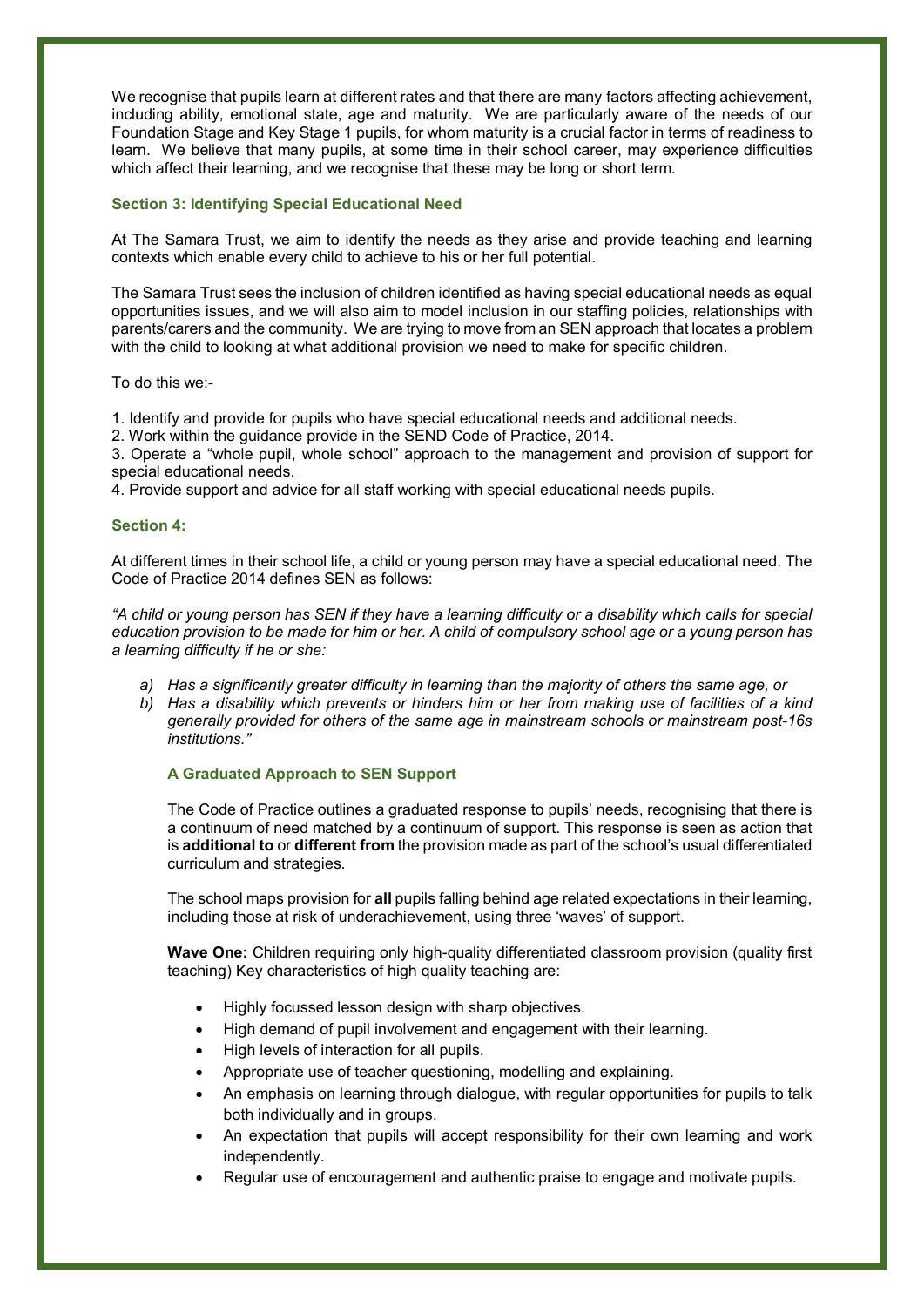**Wave Two:** Children needing additional interventions to enable them to work at, or above, age related expectations e.g. Tracks, booster classes, Local Authority or school based programmes. These are aimed at pupils who can be expected to 'catch up' with their peers as a result of the intervention. Wave 2 interventions are not always SEN interventions e.g. Pupils with English as an Additional Language. However, some pupils receiving Wave 2 intervention *may* have SEN.

**Wave Three:** Children needing additional, personalised interventions to support their SEN e.g. 1:1 speech therapy support, individual learning programme. Pupils receiving Wave 3 support may have a Statement or Education Health & Care Plan (EHC) which replaced the statement of special education needs in September 2014. Class teachers are responsible and accountable for the progress and development of the pupils in their class, including where pupils access support from teaching assistants or specialist staff.

Reviews of pupils on the SEND register take place three times a year during pupil progress meetings. For pupils with Statements or Education, Health & Care Plans, an annual review meeting has to be held in addition to this.

Provision maps are used to record additional provision for pupils on the SEND register, and monitor the effectiveness of any intervention strategies.

Where a pupil is identified as having SEN, schools are required to take action to remove barriers to learning and put effective special educational provision in place. This SEN support should take the form of a four-part cycle through which earlier decisions and actions are revisited, refined and revised with a growing understanding of the pupil's needs and of what supports the pupil in making good progress and securing good outcomes. This is known as the graduated approach. It draws on more detailed approaches, more frequent review and more specialist expertise in successive cycles in order to match interventions to the SEN of children and young people.

If a learner is identified as having SEN need, we will provide support that is additional to or different from the differentiated approaches and learning arrangements normally provided as part of high quality, individualised teaching intended to overcome the barrier to their learning.

This support is set out in our whole school provision map, which documents the support that is to be put into place. This is then monitored and evaluated at the end of each intervention/term.

When providing support that is "additional to" or "different from" we engage in a four-stage process:



Assess – this involves taking into consideration all the information from discussions with parents/carers, the child, the class teacher and assessments.

Plan – this stage identifies the barriers for learning, intended outcomes, and details what additional support will be provided to help overcome the barriers. Decisions will be recorded on an SEN Support plan and will form the basis for review meetings.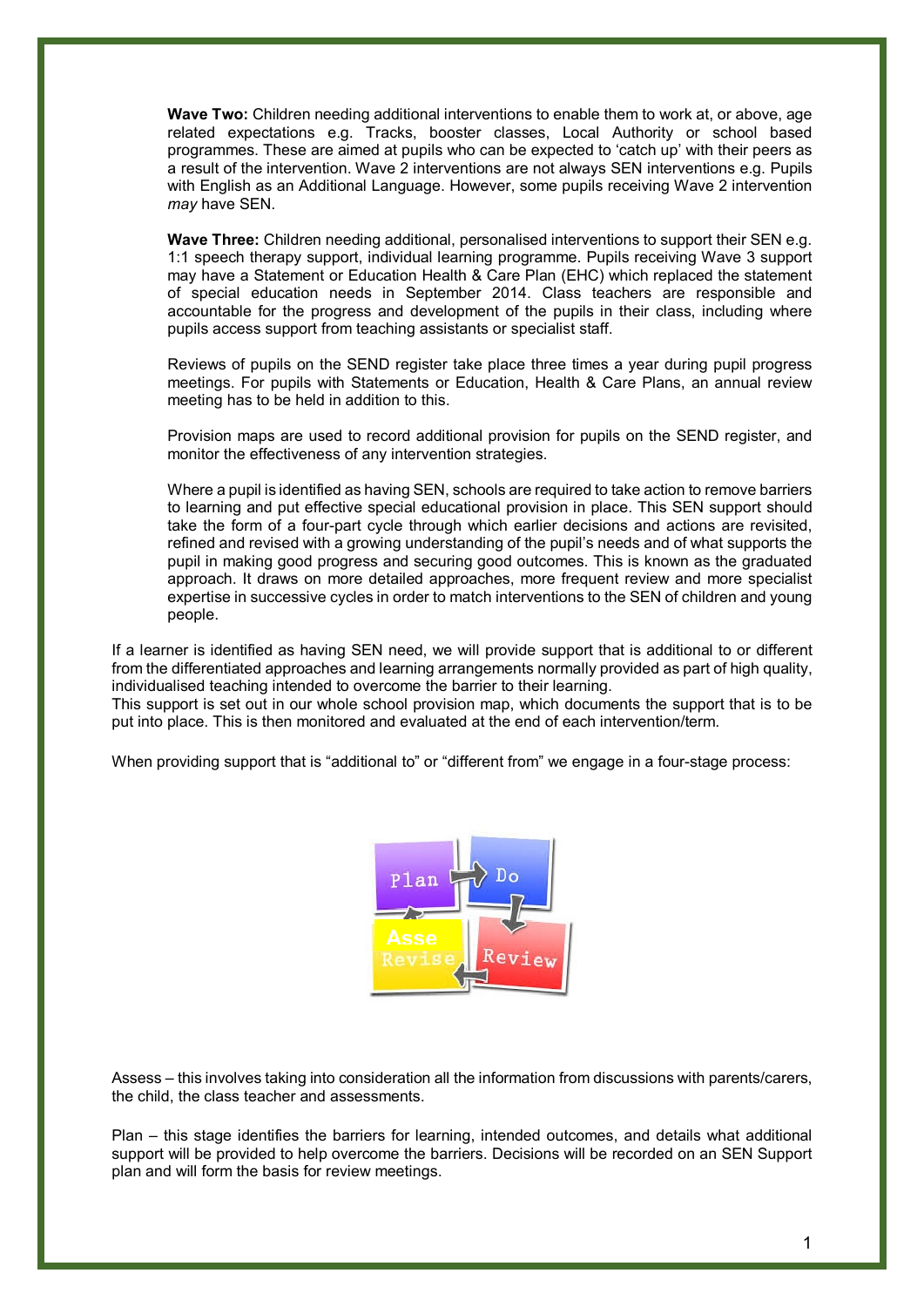Do – providing the support – extra assistance for learning – as set out in the plan.

Review – measuring the impact of support provided, and considered whether changes to that support need to be made. All of those involved – learner, parents or carers, teacher, SENCO and outside agencies contribute to this review. This stage then informs the next cycle.

#### **Section 5: Exiting SEN register**

If it is felt that children are making progress which is sustainable, then they may be taken off of the SEND register. If this is the case then the views of the teacher, SENCo, pupil and parents need to be taken into account, as well as that of any other professionals involved with the child. If it is agreed by all to take the pupil off of the SEND register, then all records will be kept until the pupil leaves the school. The pupil will continue to be monitored through the school's normal monitoring procedures. If it is deemed necessary, the SENCo may well feel it is necessary to conduct a step down process and implement an Action for Inclusion plan. If it is felt that the pupil requires additional assistance, then the procedures set out in this policy will be followed.

#### **Section 6: Supporting pupils and families**

The SEND Local Offer is a resource which is designed to support children and young people with special educational needs and/or disabilities and their families. It describes the services and provision that are available both to those families in Cheshire West that have an Education, Health and Care Plan and those who do not have a plan, but still experience some form of special educational need. The SEND Local Offer includes information about public services across education, health and social care, as well as those provided by the private, voluntary and community sectors.

Sources of further support include the local offer site known as [Living Well West Cheshire,](https://livewell.cheshirewestandchester.gov.uk/Categories/3948) the Cheshire West and Chester Independent Advice and Support Service (IASS), and The Special Educational Needs and Disabilities Code of Practice: 0-25 Years available on the DfE website.

To visit the local offer site, please visit: [https://livewell.cheshirewestandchester.gov.uk/](https://eur02.safelinks.protection.outlook.com/?url=https%3A%2F%2Flivewell.cheshirewestandchester.gov.uk%2F&data=02%7C01%7C%7Cb1f2e3de94be4f3637a308d76db3a95d%7C84df9e7fe9f640afb435aaaaaaaaaaaa%7C1%7C0%7C637098490710201483&sdata=iq2NVziDS0oN%2BS91rswjW4tnn8ob6PW1oAQeLIgexDg%3D&reserved=0)

## **New pupils to The Samara Trust**

Foundation Stage staff will meet with parents prior to pupils starting school. Concerns about particular needs will be brought to the attention of the SENCO. Where necessary the SENCO will arrange a further meeting with parents, previous setting, health visitor etc.

Class teachers of children joining from other schools will receive information from the previous school; if required the SENCO will telephone previous school to discuss individual pupil's needs.

#### **Preparing for next steps**

Transition is a part of life for all learners, whether that involves moving to a new class or moving to a new school. We recognise that transition is an important time for all children, but especially so for a child with SEN. Consequently, we work closely with parents, pupils and staff to ensure these transitions run as smoothly as possible.

Planning for transitions with the school will take place in the Summer Term; arrangements for transition to Secondary School for pupils with SEN will be planned according to individual need. The school has a lead teacher who manages transition to the High School. This transition leader liaises with the school's SEN support staff. They conduct additional visits to the school to meet with the children individually and to discuss needs. Also, extra visits to the High School are arranged for any vulnerable pupils.

Section 7: supporting pupils with medical needs at school.

• The Samara Trust recognises that pupils at school with medical conditions should be properly supported so that they have full access to education, including school trips and physical education. The school complies with the guidance set out in the Managing Medical Conditions guidance and has its own policy. Any pupil with ongoing medical needs has an IHC plans. Some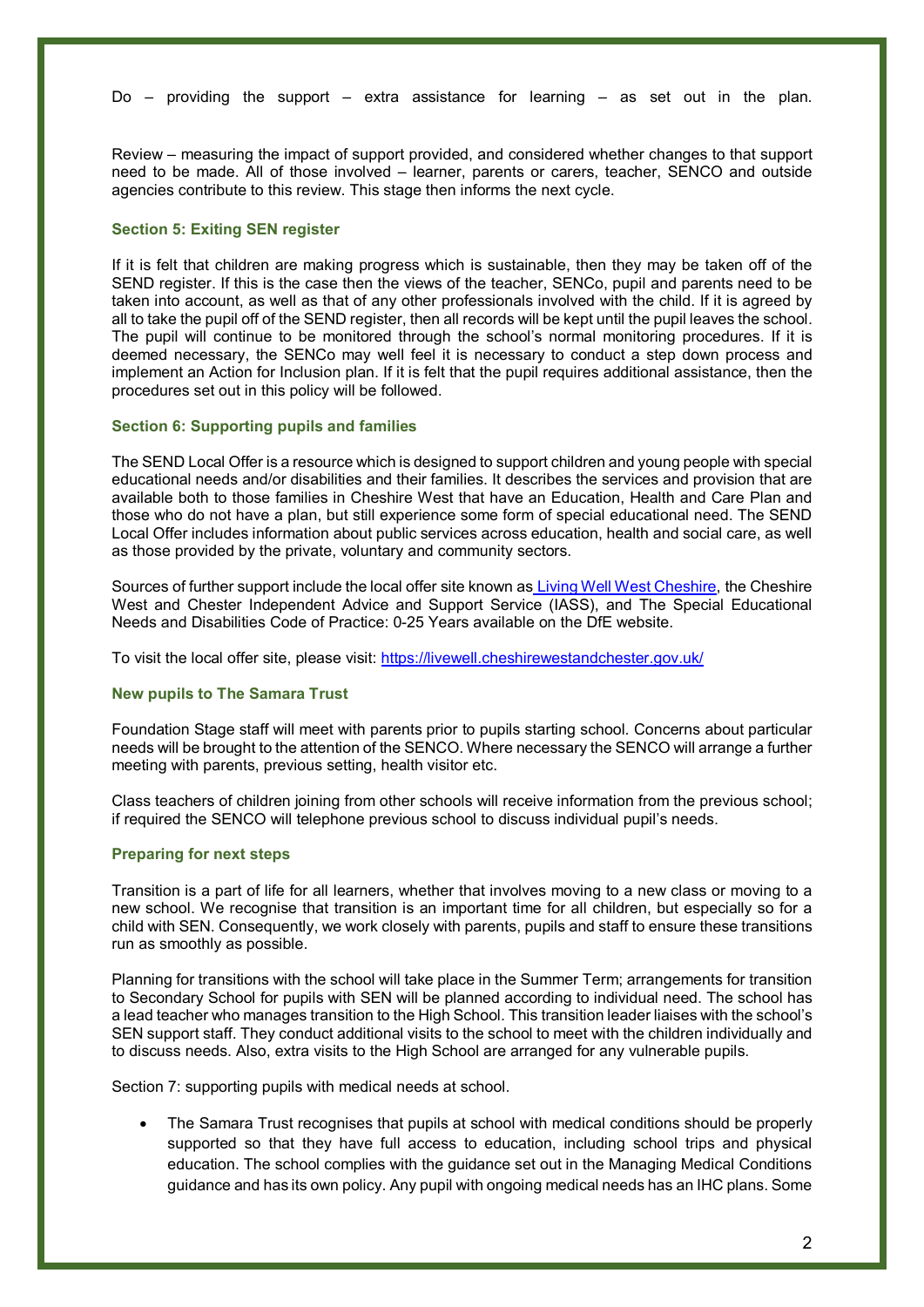children with medical conditions may be disabled and where this is the case the school will comply with its duties under the Equality Act 2010.

- Some may also have special educational needs (SEN) and may have a statement, or Education, Health and Care (EHC) plan which brings together health and social care needs, as well as their special educational provision and the SEND Code of Practice (2014) is followed.
- To ensure SEN children or those with medical needs are able to access exams and other assessments, the Year group leads who are administering the test follow the guidance as set out in the Administrators guidance.

## **Section 8: Monitoring and evaluation**

The school's system for regularly observing, assessing and recording the progress of **all** children is used to identify children who are not progressing satisfactorily and who may have additional needs. All pupils are assessed in the core areas at least termly. This is monitored through discussions and meetings with the Head teacher. Pupils who are not making the expected progress are identified and discussed and provision maps are drawn up, documenting the actions to be taken to support these pupils at either Wave 2 or Wave 3.

The school conduct book monitoring exercises and informal observations which at time may have a particular focus such as vulnerable groups. s

Provision maps are assessed either at the end of a particular intervention or the end of an academic year. Assessments are made on entry and on exit to determine impact of any particular intervention, along with any other comments which may reference any other type of impact on self-esteem, application or behaviour.

In respect of SEND profiles, these are updated each term and reference the support and intervention given and tracks the data progression over time.

Where pupils fall significantly behind and are unable to access the curriculum for their age expectation, the school conducts more specialised assessment to determine the appropriate support.

- Baseline assessment results
- National Curriculum descriptors for the end of a key stage
- Progress measured using personalised targets if it is felt necessary
- Standardised screening and assessment tools
- Observations of behavioural, emotional and social development
- An existing Statement of SEN
- Assessments by a specialist service, such as educational psychology, identifying additional needs
- Another school or LA which has identified or has provided for additional needs

Based on school observations and assessment data and following a discussion between the class teacher, SENCO and parent, the child may be recorded as needing either:

- 1. Differentiated curriculum support within the class
- 2. Additional support through **SEN support** provision
- Advice from external agencies or professionals

Section 9: Training and resources

#### **Funding support for pupils with SEND**

There are three levels of support for pupils with SEND:

**Element 1 funding**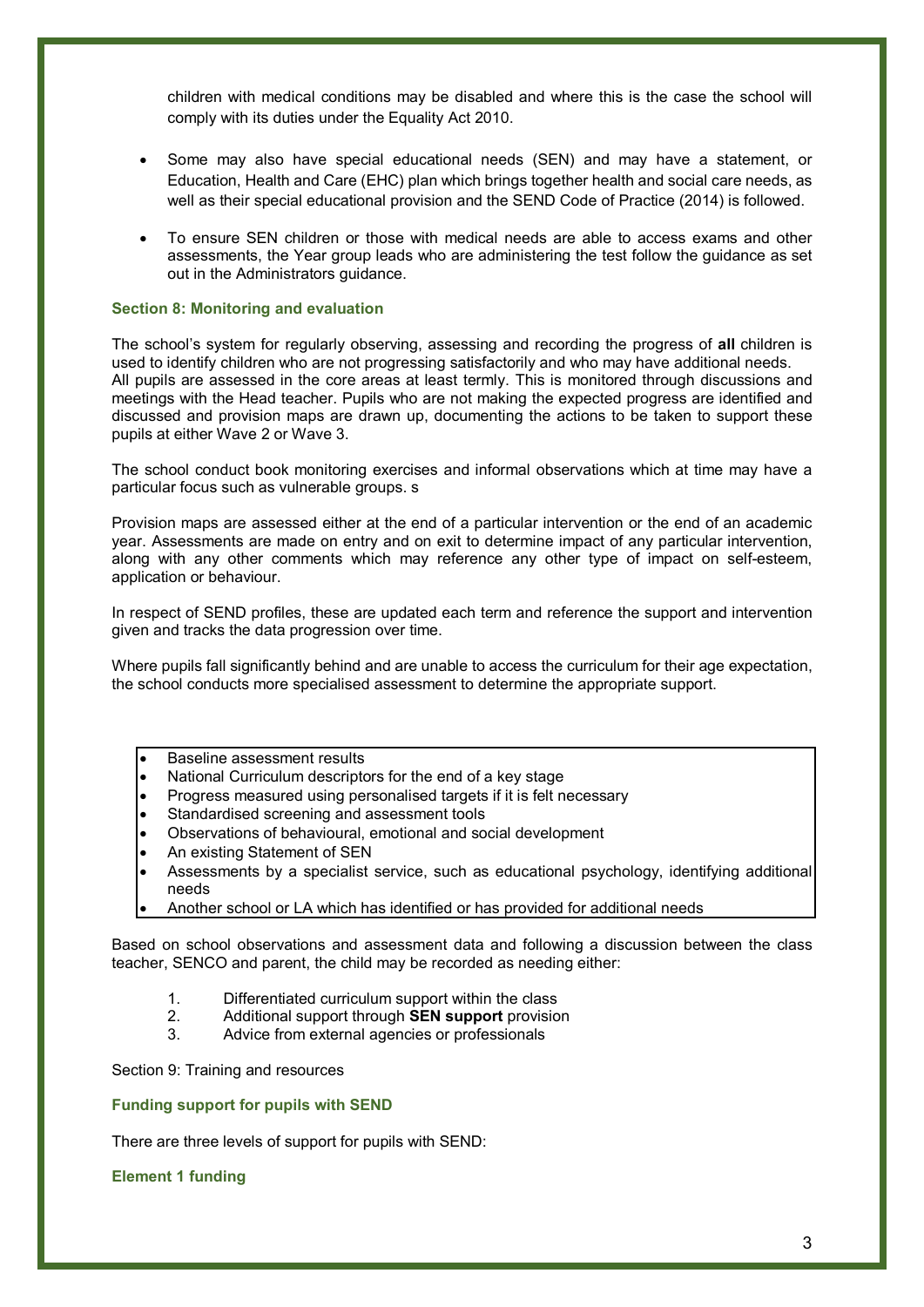This is provided on a per-learner basis for all those attending the school.

## **Element 2 Targeted support equating to £6,000 / 15 hours of interventions**

This level of support is available within the resources held by the school without the need for an EHC Plan. Schools will be able to provide quality first teaching and targeted individual/group support in specific areas of need. School will follow relevant professional advice and use own resources to meet a pupil needs, reviewing the success of such programmes and making appropriate adjustments when necessary funding.

## **Element 3 Top up funding**

This is top up funding from the local authority where a child or young person has significant and complex needs. Schools will already be supporting the child and young person from elements 1 and 2 of their budget using the SEN graduated Approach.

## **Section 10: Roles and responsibilities**

- Overseeing the day to day operation of the school's SEND policy.
- Co-ordinating the provision for pupils with special educational needs.
- Ensuring that an agreed, consistent approach is adopted.
- Liaising with and advising other school staff.
- Helping staff to identify pupils with special educational needs.

#### **SEN Policy**

• Supporting class teachers in devising strategies, setting targets appropriate to the needs of the pupils, and advising on appropriate resources and materials for use with pupils with special educational needs and on the effective use of materials and personnel in the classroom.

• Liaising closely with parents of pupils with send alongside class teachers, so that they are aware of the strategies that are being used and are involved as partners in the process.

• Liaising with outside agencies, arranging meetings and providing a link between these agencies, class teachers and parents.

• Maintaining the school's send register and records.

• Assisting in the monitoring and evaluation of progress of pupils with send through the use of existing school assessment information, e.g. class-based assessments/records, end of year tests, end of key stage assessments.

• Contributing to the in-service training of staff.

• Liaising with the sencos in receiving schools and/or other primary schools to help provide a smooth transition from one school to the other.

#### **Class teachers are responsible for:**

• Providing high quality teaching for all children.

• Assessing pupil's needs and planning appropriate adjustments, interventions and support to match the outcomes identified for the pupil (in liaison with the SENCo, parents and pupil).

• Regularly reviewing the impact of these adjustments, interventions and support, including pupils with SEND in the classroom, through providing an appropriately differentiated curriculum.

• Retaining responsibility for the child, including working with the child on a daily basis Making themselves aware of the school's SEND policy and procedures for identification, monitoring and supporting pupils with SEND.

• Directly liaising with parents of children with SEND.

# **TAs should:**

• Be fully aware of the school's SEND policy and the procedures for identifying, assessing and making provision for pupils with SEND.

• Participate in training opportunities to ensure they have the necessary skills to help pupils meet their targets.